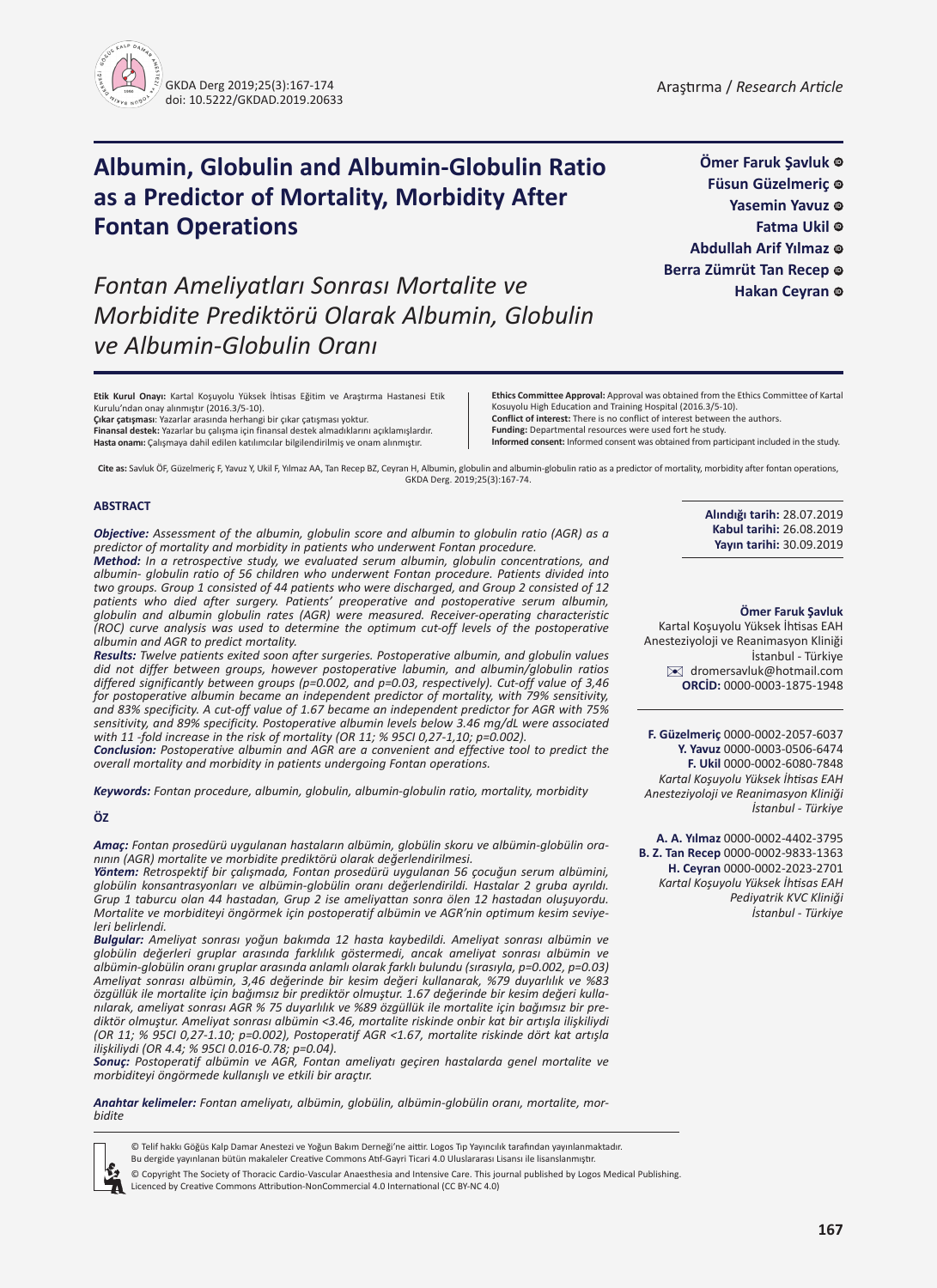# **INTRODUCTION**

The Fontan operation is the final common surgical palliative treatment for patients with a single ventricle. Advance in surgical and postoperative management have led to hospital survival rates up to 98% [1,2]. Despite low mortality, the causes and distribution of these mortalities are still poorly defined. Also, these patients are under risk for postoperative morbidity which prolongs hospital stay.

Serum total protein is composed of albumin and globulin. Serum albumin concentration is considered as a classic parameter of nutritional assessment [4]. Although malnutrition is an important factor in the regulation of albumin production, serum albumin concentration is influenced by various non-nutritional factors such as inflammation, infection, hepatic failure, and dilution from volüme overload, thus impairing its validity as a nutritional parameter in patients who have an acute-phase response and metabolic stress [3,4].

Postoperative hypogammaglobulinemia has been described in children and adults undergoing cardiac surgery with cardiopulmonary bypass (CPB). Potential causes may include hemodilution, destruction of immunoglobulin (Ig) by CPB, and extravasation into the interstitial space due to systemic inflammation and capillary leak syndrome<sup>[5,6]</sup>.

Previous studies have demonstrated that hypoalbuminemia was associated with impaired survival in pediatric cardiac patients [4,7]. However, up to now no study investigated the effects of albumin and globulin in patients who underwent Fontan procedure. Therefore, in our study our aim was to asses of the albumin, globulin score and albumin to globulin ratio (AGR) as a predictor of mortality and morbidity in patients who underwent Fontan procedure.

# **MATERIAL and Methods**

In a retrospective study, we evaluated serum albu-

min, globulin concentrations, and albumin- globulin ratio of 56 children who underwent Fontan procedure. The protocol of the study was approved by ethics committee of our hospital. Patients divided into two groups. Group 1 consisted of 44 patients who were discharged, and Group 2 consisted of 12 patients who died after surgery. All patients underwent an extracardiac conduit (ECC) Fontan operation.

Demographic data including gender, weight, and age of the patients, and intraoperative data including operation time, cardiopulmonary bypass time, crossclamp time were recorded. Patients' postoperative serum albumin, globulin and albumin-globulin ratio were measured The albumin globulin rates (AGR) were calculated using the following formula: AGR= Albumin /(Total Protein-Albumin).

#### **Cardiac Catheterization**

Hemodynamic cardiac catheterization with the aid of angiography was performed for all patients before their Fontan procedure. Moderate sedation was provided during procedure. Pulmonary, systemic blood flow and pulmonary, systemic vascular resistances were calculated. Data related to mean pulmonary artery pressure, common atrial pressure, transpulmonary gradient, end-diastolic pressure, and pulmonary vascular resistance were collected.

#### **Anesthesia and Surgical Procedure**

All patients had been operated by the same surgical team. Our anesthesia protocol was standard for all the patients. Standard monitoring started with ECG and pulse oximetry followed by IV administration of fentanyl (5 μg/kg), rocuronium (1 mg/kg) and midazolam (0.1 mg/kg) for anesthesia induction. Tracheal intubation, right radial artery, and right jugular vein cannulation were performed for continuous arterial and central venous pressure monitoring. Then induction of inhalation anesthesia was initiated with sevoflurane, and bolus doses of fentanyl, rocuronium, and midazolam were repeated during operations.

Cardiopulmonary bypass is achieved with an aortic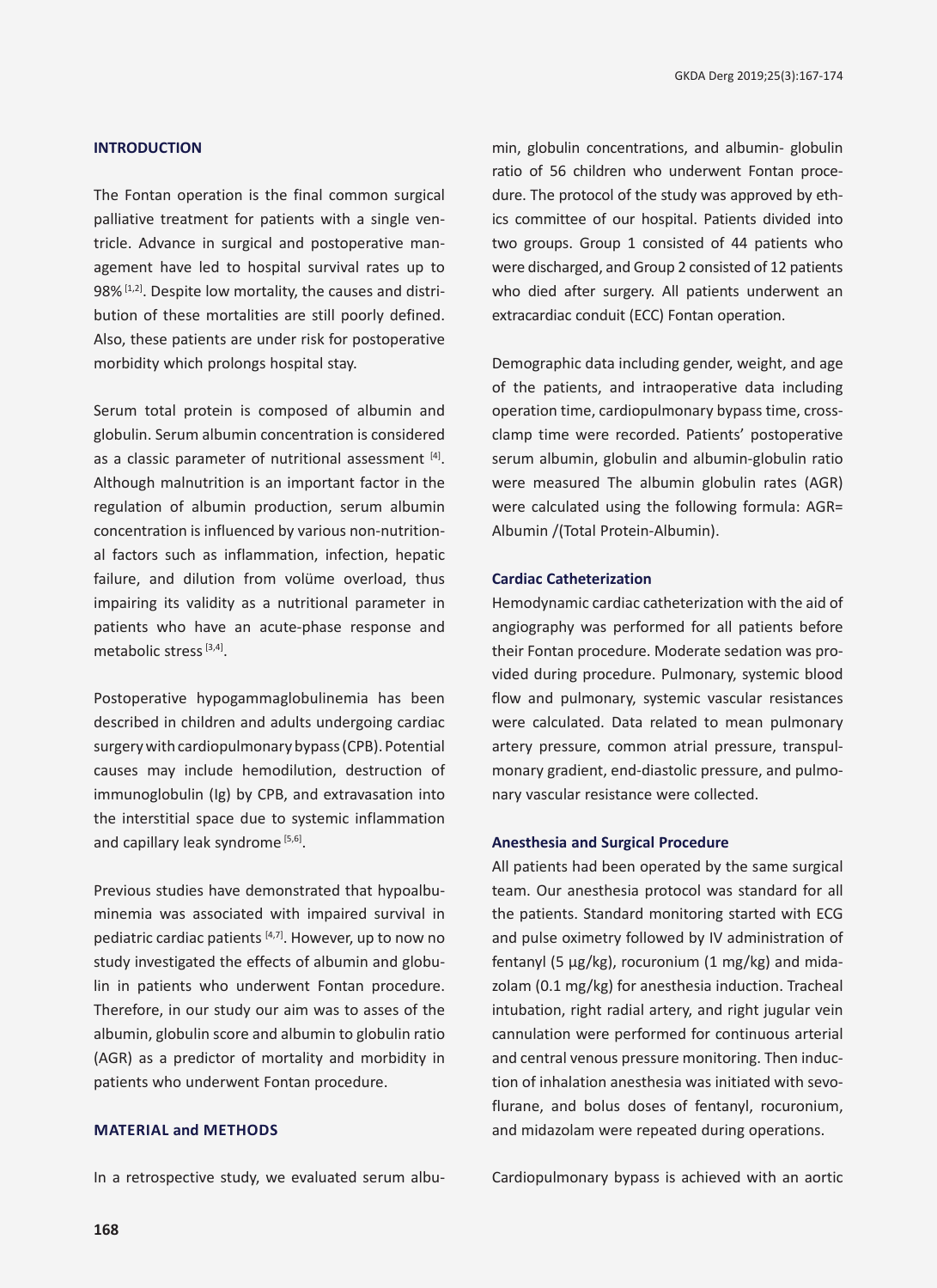cannula and venous cannulas inserted into superior vena cava (SVC), inferior vena cava (IVC). The IVC is transected, and the RA oversewn and the polytetrafluoroethylene graft is anastomosed to the distal IVC. The graft is anastomosed to the right pulmonary artery. These anastomoses are performed during bypass procedure on beating heart. If valve repair is necessary, the heart was arrested at standstill using cardioplegia. Then, at the end of the procedure, the patients are weaned from cardiopulmonary bypass. A transthoracic, intraatrial monitoring line is placed. In case of higher intraatrial pressure, the fenestration procedure was performed.

#### **Statistical analysis**

Normally distributed continuous variables were expressed as mean ± standard deviation (SD) or median values with an interquartile range if not normally distributed. Categorical variables were expressed as numbers and percentages. Demographic characteristics, perioperative variables, and calculated values were compared using an independent samples t-test or the Mann-Whitney U test for continuous variables and a chi-square test or Fisher's exact test for categorical variables. Correlations were assessed using Pearson's correlation test. Receiveroperating characteristic (ROC) curve analysis was used to determine the optimum cut-off levels of the postoperative albumin and AGR to predict mortality. The odds ratios (ORs) and 95% confidence intervals (CIs) were estimated with different logistic regression models that were created to determine independent predictors of mortality.

Statistic analysis was performed with SPSS version 20.0 (SPSSInc., Chicago, IL, USA).

#### **Results**

Fifty-six children with single ventricle who underwent Fontan procedure were enrolled in the study. The patients divided into two groups. Group 1 consisted of survived and group 2 exited patients.. Demographics, preoperative and postoperative blood test results, and operative characteristics of patients are summarized in Table 1. Twelve patients died during the intensive care unit stay following surgery. Preoperative albumin and globulin values were not different between groups but postoperative albumin values, and albumin-globulin ratios were found to be significantly different between groups (respectively, p=0.002, p=0.03) Neither the preoperative albumin, globulin nor the postoperative globulin values were associated with mortality, but the reduced postoperative albumin (p=0.002) and decreased albumin-globulin ratio (p=0.03) was found to be associated with an increased risk of death (Table 1). The rates of cardiopulmonary bypass

| Table 1. Baseline characteristics. |                 |                  |       |
|------------------------------------|-----------------|------------------|-------|
|                                    | Grup 1          | Grup 2           | P     |
| <b>Patient Characteristics</b>     |                 |                  |       |
| Age (years)                        | $6.28{\pm}4.39$ | 6.50±5.5         | 0.89  |
| Male $(\%)$                        | 52.8%           | 41.7%            | 0.3   |
| Opertive Data                      |                 |                  |       |
| CPB time(min)                      | 111.17±28.5     | $135.3 \pm 34.7$ | 0.02  |
| Cross clamp (%)                    | 38.9%           | 41.7%            | 0.56  |
| Fenestration (%)                   | 16.7%           | 25%              | 0.68  |
| Preoperative blood results         |                 |                  |       |
| Albumin                            | $3.93 \pm 0.46$ | $3.89 \pm 0.63$  | 0.29  |
| Globulin                           | $2.32 \pm 0.37$ | $2.28 \pm 0.43$  | 0.31  |
| Albumin-Globulin Ratio             | $1.72 \pm 0.33$ | $1.70 \pm 0.42$  | 0.49  |
| Postoperative blood results        |                 |                  |       |
| Albumin                            | $3.81 \pm 0.67$ | $3.12 \pm 0.45$  | 0.002 |
| Globulin                           | $1.86 \pm 0.47$ | $1.88 + 0.51$    | 0.91  |
| Albumin-Globulin Ratio             | $2.16 \pm 0.59$ | $1.76 \pm 0.51$  | 0.03  |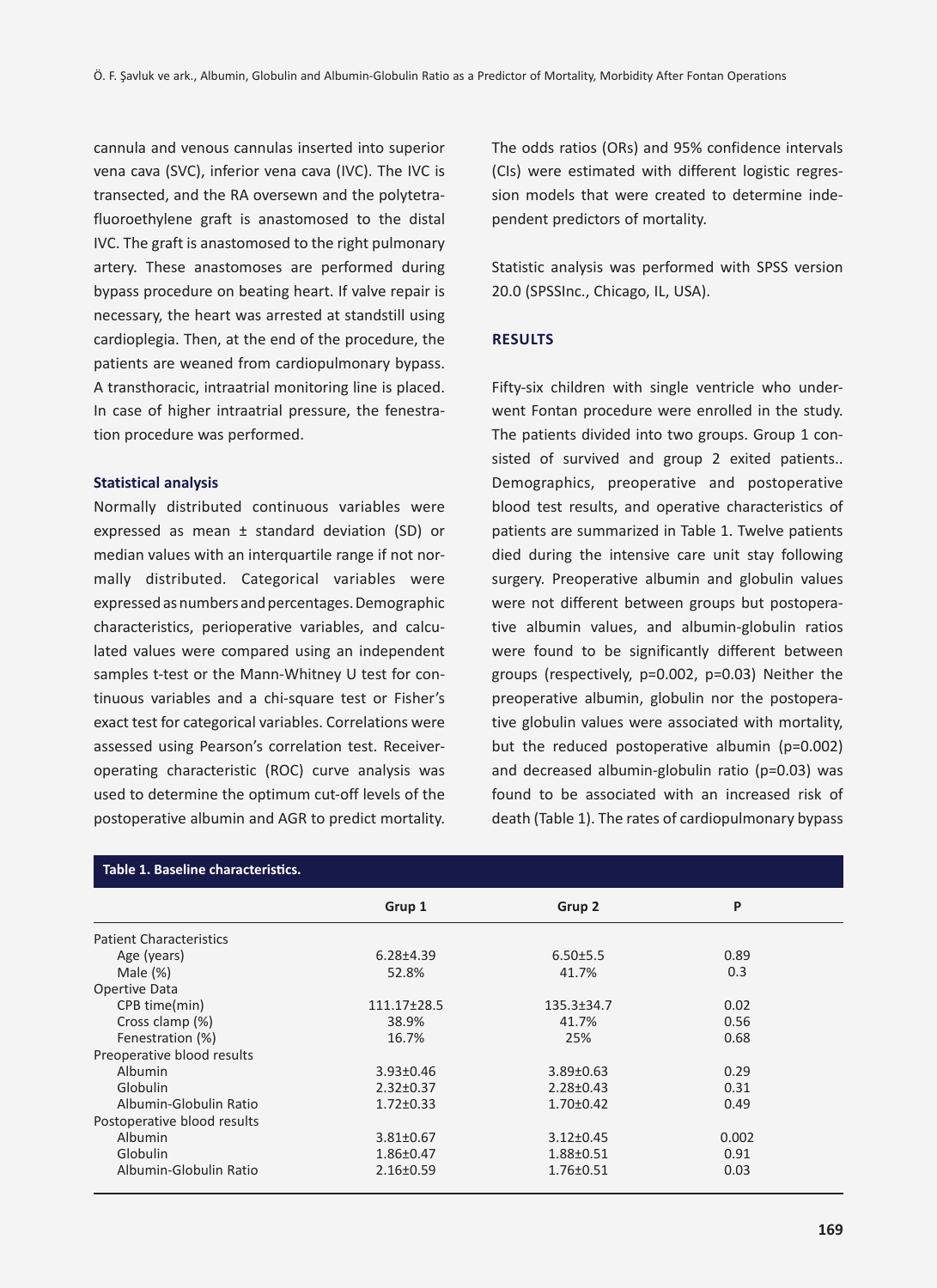(CPB) surgeries performed, and their operative times were higher in the patients who died (p=0.02).



**Figure 1. The receiver-operating characteristic (ROC) curve analysis of postoperative albumin for mortality prediction.**

The ROC curves for the albumin were correlated with mortality following surgery. The area under curve (AUC) for the postoperative albumin was 0.78 (95% CI 0.64 - 0.92; p=0.004) (Figure 1).

Using a cut-off value of 3.46 mg/dL, postoperative albumin predicted mortality with a sensitivity of 79% and specificity of 83%. When the study population was divided into two groups using a cut-off value of 3.46 mg/dL, the OR for patients with albumin values higher than 3.46 mg/dL was calculated as 10.5 (95% CI 2.29 - 48.2; p=0.03). Besides, a decreased albumin was not associated with prolonged hospital and ICU stay.

The ROC curves for the AGR was associated with mortality following surgery. The area under curve (AUC) for the postoperative AGR was 0.76 (95% CI 0.58 - 0.95; p=0.007) (Figure 2).



Using a cut-off value of 1.67, the postoperative AGR predicted mortality with a sensitivity of 75% and specificity of 89%. When the study population was divided into two groups using a cut-off value of 1.67, the OR for patients with AGR higher than 1.67 was calculated as 18.6 (95% CI 3.71 - 9.27; p=0.0001). In addition, a decreased AGR was associated with prolonged hospital stay (p=0.04).

The statistical relation between albumin values, AGR, and mortality, ICU/hospital stay was shown in Table 2.

**Table 2. The correlation of Mortality/morbidity with** 

| albumin and AGR.                                          |                   |                                    |                    |                          |  |
|-----------------------------------------------------------|-------------------|------------------------------------|--------------------|--------------------------|--|
|                                                           | <b>Albumin</b>    |                                    |                    | AGR                      |  |
|                                                           | r                 | р                                  | r                  | р                        |  |
| Mortality<br>CPB time (min)                               |                   | $-0.44$ $0.002$<br>$-0.38$ $0.007$ | $-0.19$            | $-0.58$ $0.0001$<br>0.21 |  |
| Prolonged ICU stay (day)<br>Prolonged hospital stay (day) | $-0.1$<br>$-0.06$ | 0.49<br>0.71                       | $-0.16$<br>$-0.25$ | 0.26<br>0.08             |  |

In addition, lower albumin values were associated with mortality (p=0.001). But prolonged ICU and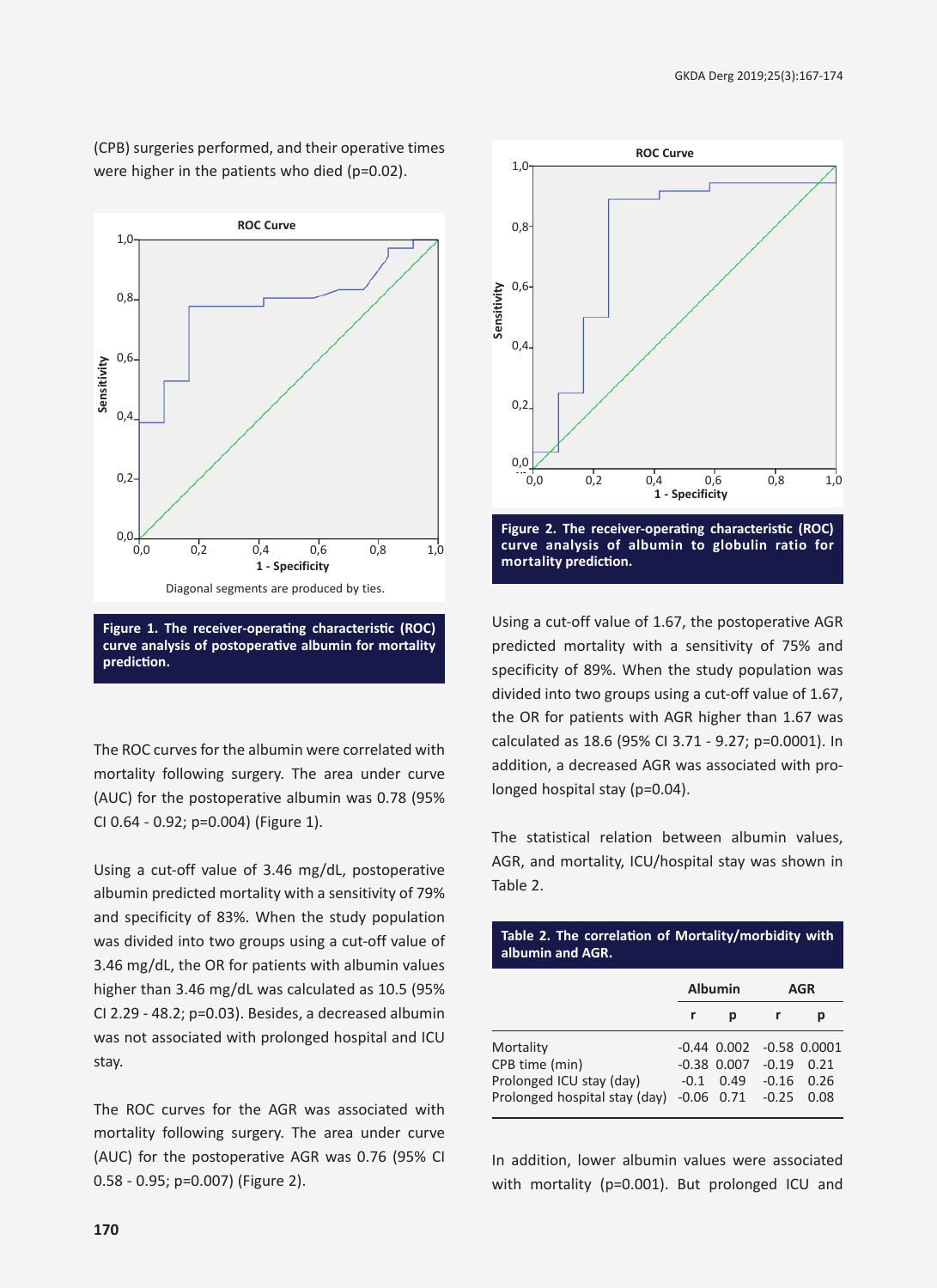#### **Table 3. Patient characteristics and outcomes with regard to the Albumin.**

|                                                                                                              | <b>Albumin</b>                 |                                                     |                                       |
|--------------------------------------------------------------------------------------------------------------|--------------------------------|-----------------------------------------------------|---------------------------------------|
|                                                                                                              | $\leq$ 3.46                    | >3.46                                               | P                                     |
| Age<br>Male $(\%)$<br>Mortality (%)<br>Prolonged ICU stay (>2 days)<br>Prolonged hospital stay (>10<br>days) | 38.9%<br>55.5%<br>62,5%<br>75% | 6.79±5.51 5.93±3.99<br>60%<br>6.67%<br>25%<br>35.1% | 0.53<br>0.06<br>0.001<br>0.09<br>0.15 |

hospital stay were not significantly different between the patients (Table 3), However, the lower AGR values were associated with mortality and prolonged hospital stay (respectively p=0.001 and p=0.04) (Table 4).

When the risk factors for mortality and morbidity were evaluated, in terms of albumin and AGR, significant differences were found between two groups (respectively p=0.001, p=0.001). However, hospital stay times of patients were not different between two groups, but ICU stay times significantly differed between groups, and they were associated with prolonged hospital stay (p=0.04).

In a subgroup of the patients, in a univariate analysis, postoperative albumin cut-off value of 3.46 mg/ dL was found to be a strong independent predictor of mortality OR 20.7; 95%CI 0.27-1.1; p=0.0001). Besides , postoperative AGR cut-off value of 1.67 was a robust independent predictor of mortality OR 24; 95CI % 0,016-0,78; p=0.0001). In similar multivariate models, the postoperative albumin of <3.46 mg/dL was associated with a eleven-fold increase in the risk of mortality (OR 11; 95% CI 0,27-1,10; p=0.002), the postoperative AGR<1.67 was associated with a four-

|                            |                  | Table 5. Multivarate predictors of mortality. |                       |
|----------------------------|------------------|-----------------------------------------------|-----------------------|
| Variables                  | OR               | <b>%95CI</b>                                  | Р                     |
| Albumin<br>AGR<br>CPB time | 11<br>4,4<br>5,8 | $0,27-1,10$<br>0,016-0,78<br>$-44.4 - -3.97$  | 0.002<br>0.04<br>0.02 |

### **Table 4. Patient characteristics and outcomes with regard to the AGR.**

|                                       | AGR          |                |       |
|---------------------------------------|--------------|----------------|-------|
|                                       | ≤1,67        | >1,67          | P     |
| Age                                   | $8.69 + 5.3$ | $5.46{\pm}4.1$ | 0.06  |
| Male $(\%)$                           | 60%          | 30.8%          | 0.001 |
| Mortality (%)                         | 69%          | 8.57%          | 0.001 |
| Prolonged ICU stay (>2 days)          | 75%          | 28.1%          | 0.12  |
| Prolonged hospital stay (>10<br>days) | 100%         | 40.6%          | 0.04  |

fold increase in the risk of mortality (OR 4.4; 95% CI 0.016-0.78; p=0.04) (Table 5).

#### **Discussion**

In this study, we demonstrated that postoperative albumin and albumin globulin ratio have potential predictors of early mortality after Fontan operations.

Fontan physiology has been called paradoxical because systemic venous hypertension is imposed with concomitant pulmonary artery hypotension [8]. This hemodynamic compromise underlies many potential previously described late complications, including arrhythmias, heart failure, tromboembolism, hepatic dysfunction, protein-losing enteropathy, and worsening cyanosis  $[9]$ . Despite these recognized causes of mortality, mortality outcomes remain incompletely defined [10].

Major surgery is followed by an important metabolic stress response, which is closely related to adverse outcomes [11,12]. Several perioperative interventions allow modulation of an excessive stress response, some of them having an important positive impact on clinical outcomes [12-14]. Therefore, a reliable prediction of surgical stress response is of high interest. The ideal marker has to be easy to measure, available early in the perioperative course, and inexpensive. It should be strongly correlated with the extent of surgical trauma and be a reliable predictor of complications and prolonged hospital stay. So far, no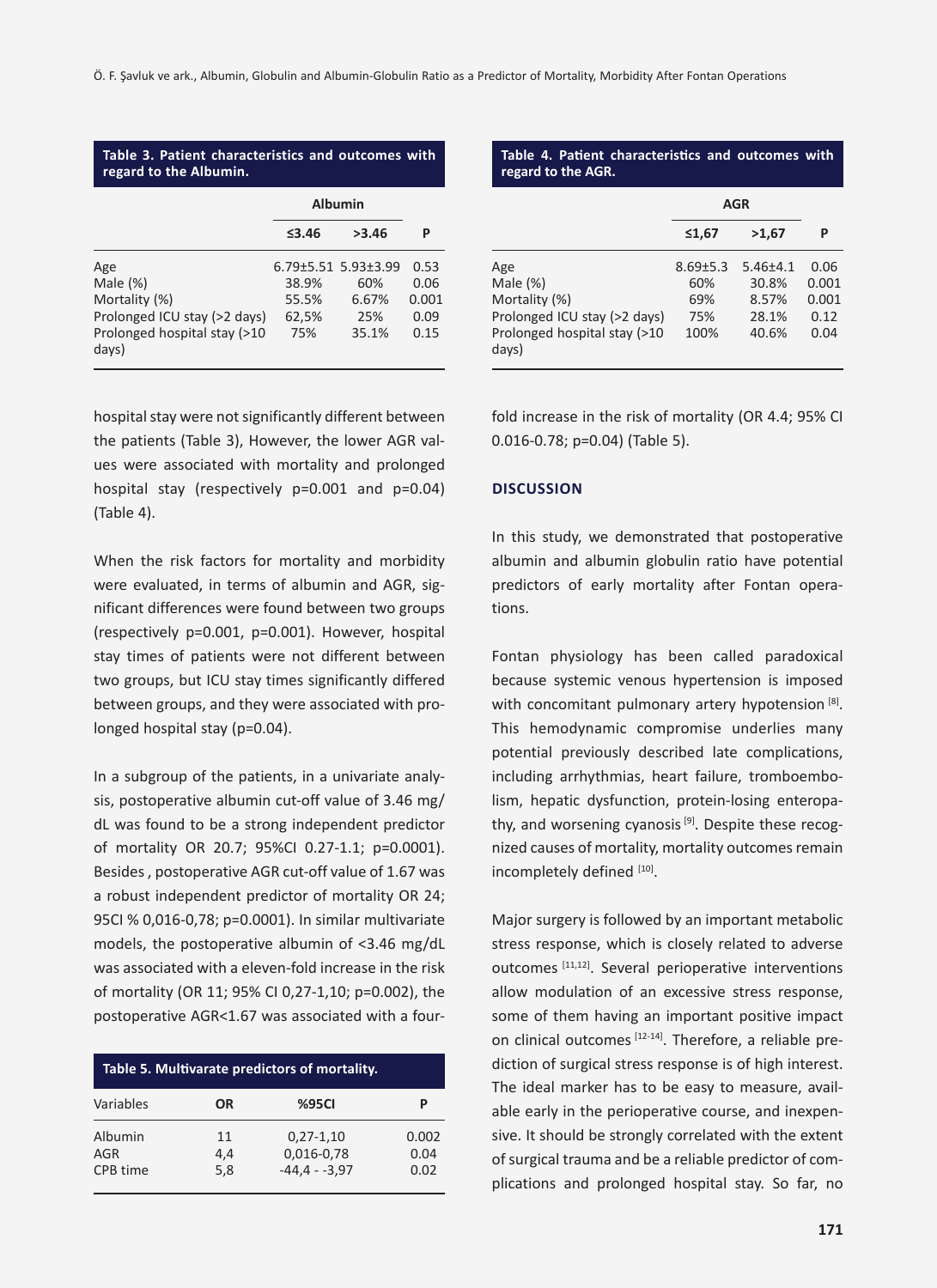such parameter is available  $[12,15]$ .

Concerning postoperative albumin values, the transcapillary flow of plasma proteins secondary to the endothelial lesion is the main underlying mechanism to explain hypoalbuminemia. In the initial stage of the inflammatory process, there is an increase in permeability of the microcirculation, allowing greater transcapillary flow of plasma protein  $[4,16]$ . This event may be important in the postoperative period of cardiac surgery because the contact of blood with the surface of cardiopulmonary bypass tubes may produce an endothelial lesion that in turn is a triggering factor of the systemic inflammatory reactions [4,17].

According to Warren et al. two phases of inflammatory response related to cardiopulmonary bypass exist. In the early phase, the contact of blood with the artificial surfaces of the cardiopulmonary bypass circuit triggers several humoral (complement system, pro-inflammatory cytokines, coagulation system) and cellular (leucocytes, vascular endothelial cells, platelets) inflammatory cascades. The later phase is characterized by ischemia-reperfusion injury and endotoxemia, which leads to an endothelial injury with release of reactive oxygen species and alterations of the microcirculation [18,19].

Serum albumin is a type of negative acute-phase protein whose levels decrease during inflammatory reactions [20]. Therefore, in patients who have prolonged CPB time, inflammatory process may also explain the decrease in albumin value. In this case, the sequential measurement of postoperative serum albumin values may guide us about the severity of the inflammatory process. In our patients, we found a significant negative correlation between CPB durations and postoperative albumin values. Leita et al. [4] and Redy et al. [21] discussed the positive correlation between mortality and morbidity after cardiovascular surgery such as prolonged hospital stay with hypoalbuminemia. In a retrospective analysis, postoperative hypoalbuminemia was considered to be predictive of increased length of ICU stay and 28-day

mortality in adult patients after cardiopulmonary bypass surgery [22]. Kapoor et al. showed that serum albumin values are used in the early prediction of postoperative mortality and morbidity following cardiac surgery performed for total correction of congenital heart disease [23]. In another study it has been showed that the postoperative decrease in albumin was associated with an increased risk of mortality and morbidity  $[24]$ . In other study, postoperatively decreased albumin and globulin had been associated with mortality and morbidity  $[25]$ . In this study, in postoperative group of low albumin (<3,46) mortality and morbidity rates were higher than group with higher albumin levels (>3.46).

Albumin-globulin ratio reflects the ratio between the albumin and nonalbuminous proteins such as including globulins, acute phase reactants, cytokines, and other inflammatory proteins). Therefore, the lower AGR represents either low albumin values, high nonalbuminous protein values, or both. While hypoalbuminemia was a predictor of adverse outcomes, elevated non-albumin proteins such as globulin, acute phase reactants were also found to be predictors of adverse outcomes <a>[26,27]</a>. Bhatia et al. demonstrated that only low albümin but also high globülin levels were associated with higher adverse outcomes in cardiovascular patients<sup>[28]</sup>. In our study, CPB was used for all patients and globulin values of all patients decreased, and globulin values were higher in Group 2 than Group 1. The specific mechanism of hypoglobulinemia after CPB is not fully clear. As smaller proteins than globulins albumin can be found in the extravascular space even in physiologic conditions. Decreased vascular integrity leads to increased permeability and vascular leakage, which may result in decrease in protein levels including albumin. Some authors have attributed these changes to hemodilution during CPB<sup>[29]</sup>. The results suggested that previous adult and pediatric studies showing an immediate reduction in IgG that may persist several days post- CPB [30]. Potential sources of losses of IgG may be increased capillary permeability or extravasation to the interstitial space due to loss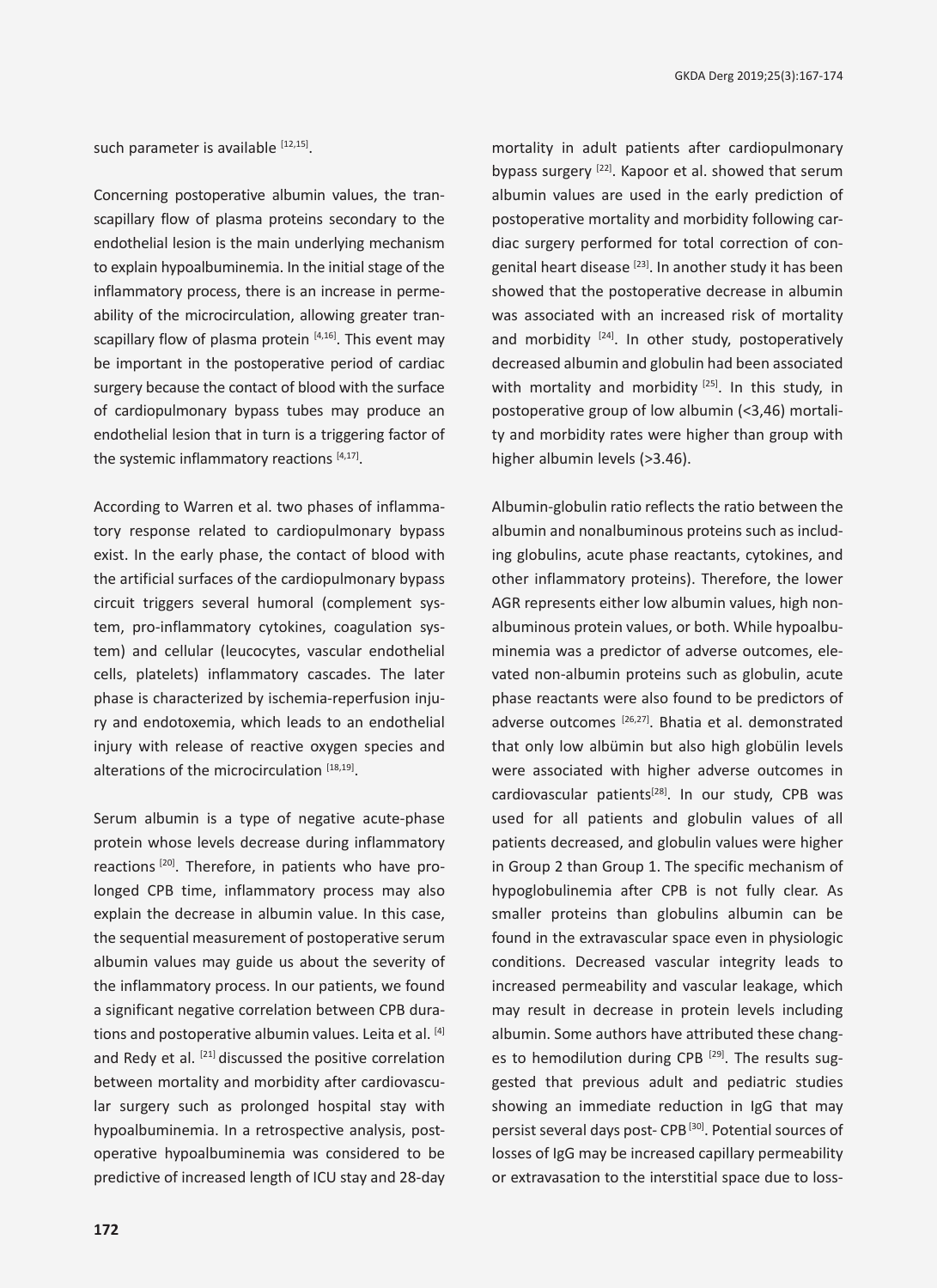es in urine, pleura or peritoneal fluid.

# **Conclusion**

In conclusion, the present study suggests that postoperative albumin and AGR are convenient and effective tools to predict the overall mortality and morbidity rates in patients undergoing Fosntan operations. Further larger-scale prospective studies are required to validate this finding and to investigate other prognostic indicators in Fontan operations.

# **REFERENCES**

- 1. d'Udekem Y, Iyengar AJ, Cochrane AD, Grigg LE, Ramsay JM, Wheaton GR, et al.Fontan procedure: Contemporary techniques have improved long-term outcomes. Circulation 2007;116(11Suppl): I157-I164. https://doi.org/10.1161/CIRCULATIONAHA.106.676445
- 2. Zaccagni HJ, Alten JA, Cleveland DC, Argent RT, Law MA, Bryant AS, et al. Early postoperative albümin administration contributes to morbidity after the Fontan operation. Pediatr Cardiol. 2016;37:1278-83. https://doi.org/10.1007/s00246-016-1429-0
- 3. Benjamin DR. Laboratory tests and nutritional assessment. Pediatr Clin North Am. 1989;36:139-61. https://doi.org/10.1016/S0031-3955(16)36620-2
- 4. Leite HP, Fisberg M, Brunow de Carvalho W, Carvalho AC. Serum albumin and clinical outcomes in pediatric cardiac surgery. Nutrition 2005;21:553-8. https://doi.org/10.1016/j.nut.2004.08.026
- 5. Seghaye MC, Grabitz RG, Duchateau J, Busse S, Dabritz S, Koch D, et al. Inflammatory reaction and capillary leak syndrome related to cardiopulmonary bypass in neonates undergoing cardiac operations. J Thorac Cardiovasc Surg. 1996;112:687-97. https://doi.org/10.1016/S0022-5223(96)70053-3
- 6. Rhodes LA, Robert SM, Atkinson TP, Dabal RJ, Mahdi AM, Alten JA. Hypogammaglobulinemia after cardiopulmonary bypass in infants. J Thorac Cardiovasc Surg. 2014;147(5):1587-93. https://doi.org/10.1016/j.jtcvs.2013.07.040
- 7. Savluk OF, Ari A. Clinical effects of serum albumin and globulin in pediatric cardiac surgery. Journal of Cardiothoracic and Vascular Anesthesia 2018;32:41-2. https://doi.org/10.1053/j.jvca.2018.08.091
- 8. de Leval MR. The Fontan circulation: a challenge to William Harvey? Nat Clin Pract Cardiovasc Med. 2005;2:202-8. https://doi.org/10.1038/ncpcardio0157
- 9. Khairy P, Poirier NC, Mercier LA. Univentricular heart. Circulation. 2007;115:800-12. https://doi.org/10.1161/CIRCULATIONAHA.105.592378
- 10. Khairy P, Fernandes SM, Mayer JE, Triedman JK, Walsh EP, Lock JE, et al. Long term survival, modes of death and predictors of mortality in patients with Fontan surgery. Circulation. 2008;117:85-92. https://doi.org/10.1161/CIRCULATIONAHA.107.738559
- 11. Marik PE, Flemmer M. The immune response to surgery and trauma: implications for treatment. Journal of Trauma and Acute Care Surgery. 2012;73(4):801-8. https://doi.org/10.1097/TA.0b013e318265cf87
- 12. Hübner M, Mantziari S, Demartines N, Pralong F, Coti-Bertland P, Schafer M. Postoperative albumin drop is a marker for surgical stress and a predictor for clinical outcomes: A pilot study. Gastroenterology Research and Practice. 2016;2016:8743187. https://doi.org/10.1155/2016/8743187
- 13. Greco M, Capretti G, Beratta L, Gemma M, Pecorelli N, Braga M. Enhanced recovery program in colorectal surgery: a meta-analysis of randomized controlled trials. World Journal of Surgery. 2014;38(6):1531-41. https://doi.org/10.1007/s00268-013-2416-8
- 14. Karaman K, Bostanci EB, Aksoy E, et al. Effects of dexamethasone and pheniramine hydrogen maleate on stress response in patients undergoing elective laparoscopic cholecystectomy. American Journal of Surgery. 2013;205(2):213-9.

https://doi.org/10.1016/j.amjsurg.2012.05.010

15. Bugada D, Allegri M, Lavand'Homme P, De Kock M, Fanelli G. Inflammation-based scores: a new method for patient- targeted strategies and improved perioperative outcomes in cancer patients. BioMed Research International. 2014;2014:11. https://doi.org/10.1155/2014/142425

16. Ballmer PE. Causes and mechanisms of hypoalbuminemia. Clin Nutr. 2001;20:271-3. https://doi.org/10.1054/clnu.2001.0439

- 17. Verrier ED, Boyle EM. Endothelial cell injury in cardiovascular surgery. Ann Thorac Surg. 1996;62:915-22. https://doi.org/10.1016/S0003-4975(96)00528-0
- 18. Warren OJ, Smith AJ, Alexious C, et al. The inflammatory response to cardiopulmonary bypass: part 1-mechanisms of pathogenesis. J Cardiothorac Vasc Anesth. 2009;23:223-31.
- 19. Boehne M, Sasse M, Karch A, Dziuba F, Horke A, Kaussen T, et al. Systemic inflammatory response syndrome after pediatric congenital heart surgery: Incidance, risk factor, and clinical outcomes. J Card Surg. 2017;32:116-25. https://doi.org/10.1111/jocs.12879

20. Gabay C, Kushner I. Acute-phase proteins and other systemic responses to inflammation. N Engl J Med.